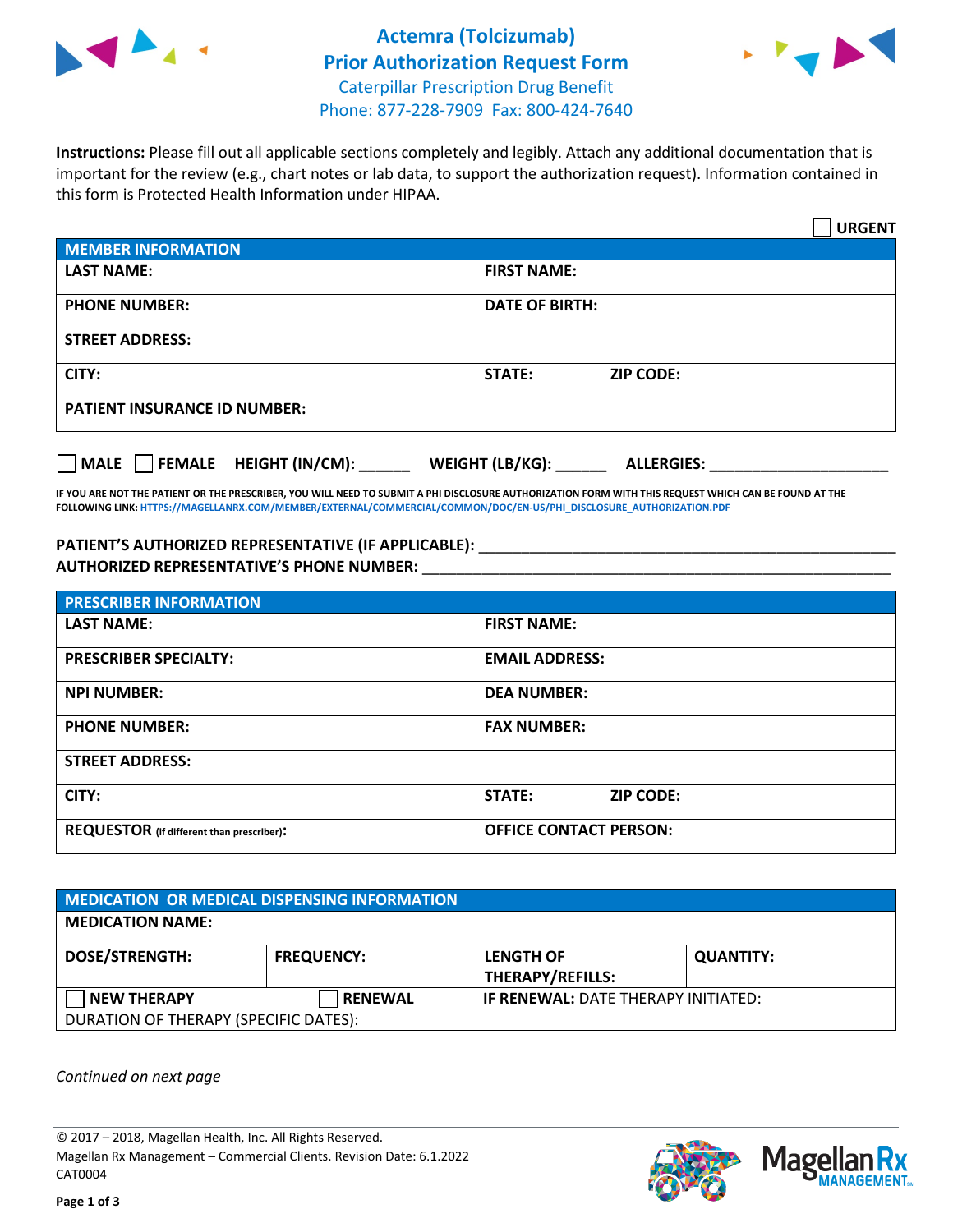



| MEMBER'S LAST NAME: NAME:<br>MEMBER'S FIRST NAME:                                 |                                                                                                                                                                                                                                                                                            |                                           |  |
|-----------------------------------------------------------------------------------|--------------------------------------------------------------------------------------------------------------------------------------------------------------------------------------------------------------------------------------------------------------------------------------------|-------------------------------------------|--|
|                                                                                   | 1. HAS THE PATIENT TRIED ANY OTHER MEDICATIONS FOR THIS CONDITION?                                                                                                                                                                                                                         | YES (if yes, complete below)<br><b>NO</b> |  |
| <b>MEDICATION/THERAPY (SPECIFY</b>                                                | <b>DURATION OF THERAPY (SPECIFY</b>                                                                                                                                                                                                                                                        | <b>RESPONSE/REASON FOR</b>                |  |
| DRUG NAME AND DOSAGE):                                                            | DATES):                                                                                                                                                                                                                                                                                    | <b>FAILURE/ALLERGY:</b>                   |  |
|                                                                                   |                                                                                                                                                                                                                                                                                            |                                           |  |
|                                                                                   |                                                                                                                                                                                                                                                                                            |                                           |  |
| <b>2. LIST DIAGNOSES:</b>                                                         |                                                                                                                                                                                                                                                                                            | <b>ICD-10:</b>                            |  |
| $\Box$ Moderate to severely active rheumatoid arthritis (RA)                      |                                                                                                                                                                                                                                                                                            |                                           |  |
| □ Polyarticular juvenile idiopathic arthritis (pJIA)                              |                                                                                                                                                                                                                                                                                            |                                           |  |
| □ Systemic juvenile Idiopathic arthritis (sJIA)                                   |                                                                                                                                                                                                                                                                                            |                                           |  |
| □ Giant Cell Arteritis                                                            |                                                                                                                                                                                                                                                                                            |                                           |  |
| □ Other Diagnosis_________________ICD-10 Code(s):                                 | 3. REQUIRED CLINICAL INFORMATION: PLEASE PROVIDE ALL RELEVANT CLINICAL INFORMATION TO SUPPORT A                                                                                                                                                                                            |                                           |  |
| PRIOR AUTHORIZATION.                                                              |                                                                                                                                                                                                                                                                                            |                                           |  |
| For all diagnosis, answer the next 3 question.                                    |                                                                                                                                                                                                                                                                                            |                                           |  |
|                                                                                   |                                                                                                                                                                                                                                                                                            |                                           |  |
| Is the drug being prescribed by a rheumatologist? $\Box$ Yes $\Box$ No            |                                                                                                                                                                                                                                                                                            |                                           |  |
|                                                                                   |                                                                                                                                                                                                                                                                                            |                                           |  |
| Does the patient have an active infection? $\Box$ Yes $\Box$ No                   |                                                                                                                                                                                                                                                                                            |                                           |  |
| Kineret, Enbrel, Simponi, Cimzia, etc.)? □ Yes □ No                               | Is the patient on concurrent treatment with another TNF inhibitor (i.e., Rituxan, Orencia, Remicade, Humira,                                                                                                                                                                               |                                           |  |
|                                                                                   | For a moderate to severe active rheumatoid arthritis (RA), also answer the following:<br>Has the patient had a trial of methotrexate or another oral non-biologic disease modifying anti-rheumatic agent<br>(DMARD) such as Imuran, Ridaura, Plaquenil, Sulfasalazine or Arava? □ Yes □ No |                                           |  |
| liver enzymes? □ Yes □ No                                                         | Is the patient unable to take the prerequisite non-biologic DMARD due to their chronic liver disease (such as<br>chronic hepatitis, chronic alcohol abuse/alcoholism, fatty liver, nonalcoholic steatohepatitis/NASH, or elevated                                                          |                                           |  |
|                                                                                   | Has the patient tried and had an inadequate response to a three month trial of Enbrel? $\Box$ Yes $\Box$ No                                                                                                                                                                                |                                           |  |
|                                                                                   | Has the patient tried and had an inadequate response to a three month trial of Humira? $\Box$ Yes $\Box$ No                                                                                                                                                                                |                                           |  |
| DMARDs for at least 3 consecutive months?* □ Yes □ No                             | For Polyarticular juvenile idiopathic arthritis(pJIA), also answer the following:<br>Has the patient had an inadequate response to, intolerance to, or contraindicatin to one or more non-biologic                                                                                         |                                           |  |
| Is the patient 2 years of age or older? $\square$ Yes $\square$ No                |                                                                                                                                                                                                                                                                                            |                                           |  |
|                                                                                   | Has the patient tried and had an inadequate response to a three month trial of Enbrel? $\Box$ Yes $\Box$ No                                                                                                                                                                                |                                           |  |
|                                                                                   | Has the patient tried and had an inadequate response to a three month trial of Humira? $\Box$ Yes $\Box$ No                                                                                                                                                                                |                                           |  |
| For systemic juvenile idiopathic arthritis(sJIA), also answer the following:      |                                                                                                                                                                                                                                                                                            |                                           |  |
| © 2017 - 2018, Magellan Health, Inc. All Rights Reserved.                         |                                                                                                                                                                                                                                                                                            |                                           |  |
| Magellan Rx Management - Commercial Clients. Revision Date: 06/01/2022<br>CAT0004 |                                                                                                                                                                                                                                                                                            | <b>Magell</b>                             |  |

**FEDERAL**